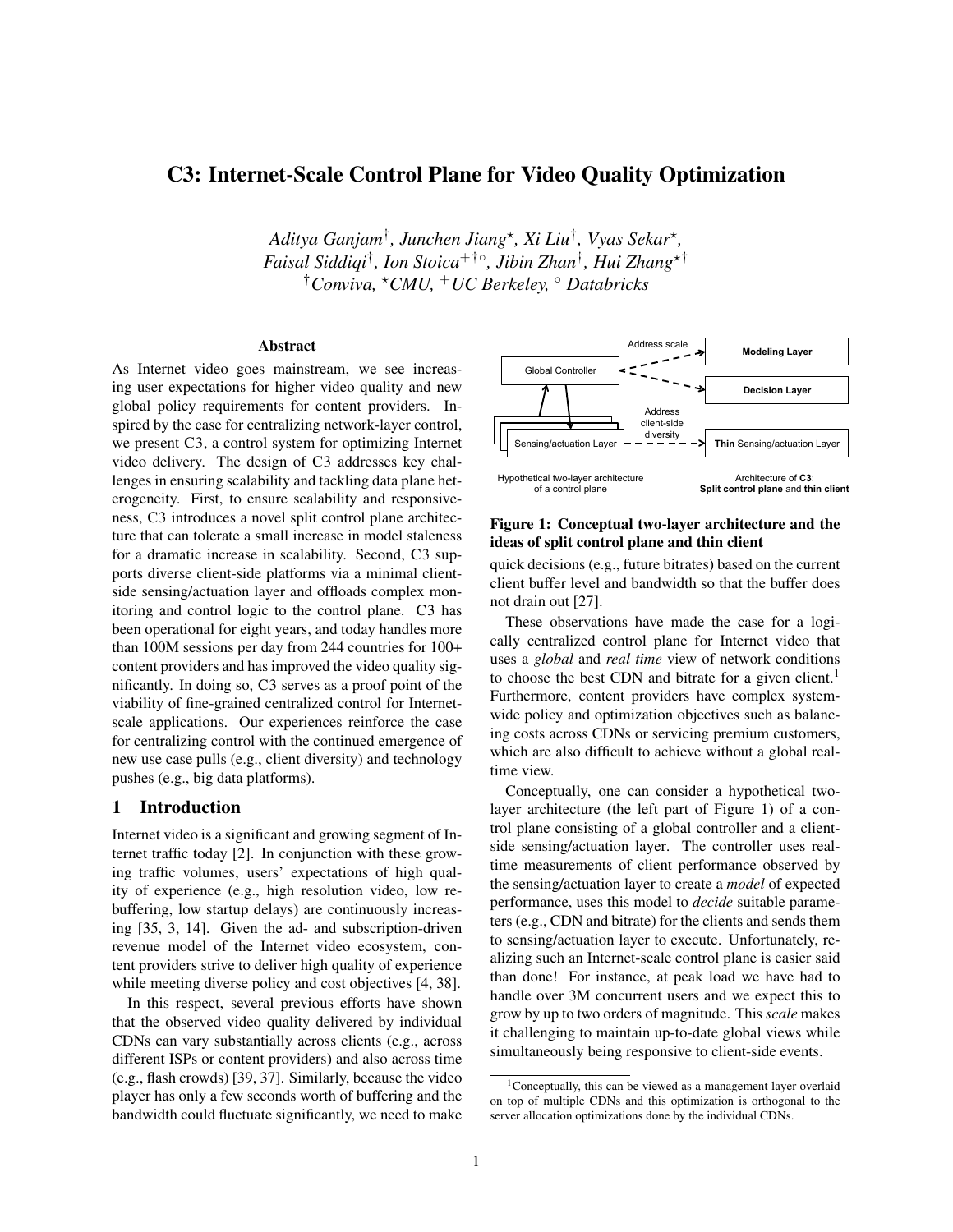To address this fundamental scaling challenge, our solution, called C3, introduces a *split control plane* architecture that logically decouples the modeling and decision functions of the controller as shown in the right part of Figure 1. The key insight underlying this unique split control plane architecture is an observation that we can tolerate a small increase in amount of staleness in the global modeling for a dramatic increase in scalability; i.e., our decisions will be close to optimal even if the global view used for decision making is out of date by a few minutes  $(\S3)$ .

Building on this insight, the modeling layer operating at a *coarse time granularity* is updated every tens of seconds or minutes to build a global model based on global view of client quality information. The decision layer makes real-time decisions using the global model from the modeling layer at a sub-second timescale in response to client-side events; e.g., arrivals or bandwidth drops or quality changes. Note that in contrast to traditional web serving architectures, the decision layer is not a dumb replicated caching layer but is actively making real-time decisions merging global (but stale) models with local (but up-to-date) data. An immediate consequence of the decoupling is that the decision layer interfacing with the clients is *horizontally scalable*.

Now, for any such control architecture to be effective, we need a sensing/actuation layer to (a) accurately measure video quality from video players and (b) execute the control decisions. Here, we observe a practical challenge due to *client-side diversity*. For instance, we see close to 100 distinct application combinations of framework (i.e., providing libraries to support video players) and streamer (i.e., the module responsible for downloading and rendering video). The diversity of video players coupled with practical challenges in players' long software update cycles makes it difficult to implement new measurement techniques or control algorithms. To address this client-side diversity, we make an explicit choice to make the sensing/actuation layer functionality as minimal as possible. Thus, we eschew complex control and data summarization logic in the video players in favor of a very *thin* sensing/actuation layer that exports raw quality-related events using a common data model (§4). These designs simplify adding support for new content providers, accelerate testing and integration, and also enable independent evolution of client-side platforms and C3's control logic.

Over the 8 years of operation, C3 has optimized over 100M sessions each day from over 100 name brand content providers. Our operational experience and microbenchmarks confirm that: (1) C3 controller is horizontally scalable; (2) our client-side sensing/actuation layer imposes small bandwidth overhead on the clients; and (3) C3 can dramatically improve the video quality of C3's customers within the bounds of global policies.

While C3 has evolved in response to video-specific technology trends and use-cases (§2), we believe that our lessons and design decisions are more broadly applicable to other aspects of network control (§7). First, we observe more drivers for centralized control due to greater client-side heterogeneity and more complex policy demands. Second, we see more enablers for centralizing control with the advent of big-data solutions and the ability to elastically scale service instances via cloud providers. Third, our journey reinforces the belief that separation of control and data and moving more functionality to the controller is a powerful architectural choice that enables rapid and independent evolution for different stakeholders.

### 2 Evolutionary Perspective

Operational systems such as C3 do not exist in vacuum—they have to constantly evolve in response to use case pulls (e.g., more complex provider policies and multi-CDN deployments) and technology trends (e.g., move from P2P to CDNs or RTMP to HTTP). In this section, we provide an evolutionary perspective of the 8-year operation of C3. This retrospective is useful because it gives us the context to understand both how the requirements (e.g., scale, diversity) have evolved and how our design decisions have adapted accordingly. We conclude with major trends that reinforce our decision to centralize the control plane.

### 2.1 Overview of evolution

We identify three high-level phases in the evolution of C3 (shown in Figure 2).

During this early stage, most video streaming was based on Flash/RTMP and clients were largely homogeneous. They were largely desktop clients that needed to explicitly download/install our P2P client software, similar to other P2P systems at the time. This software would

Phase I: The origins of C3 can be traced back to a very different operational context. The original C3 architecture was motivated by the problem of optimizing P2P live streaming. This was around 2006, when video streaming via CDNs was quite expensive with an effective cost of  $\approx$  40 cents/GB. At the time, P2P was widely perceived as an alternative low-cost solution. Unfortunately, existing overlay schemes were unreliable and unable to deliver high-quality streams equivalent to CDN-based performance. Inspired by concurrent work on the 4D architecture for network control [45], C3 was a centralized solution to manage the overlay tree in order to deliver high (CDN equivalent) quality streaming over P2P. This centralized view also enabled to implement simple perstream global policies; e.g., limiting total bandwidth or number of viewers on a specific live channel.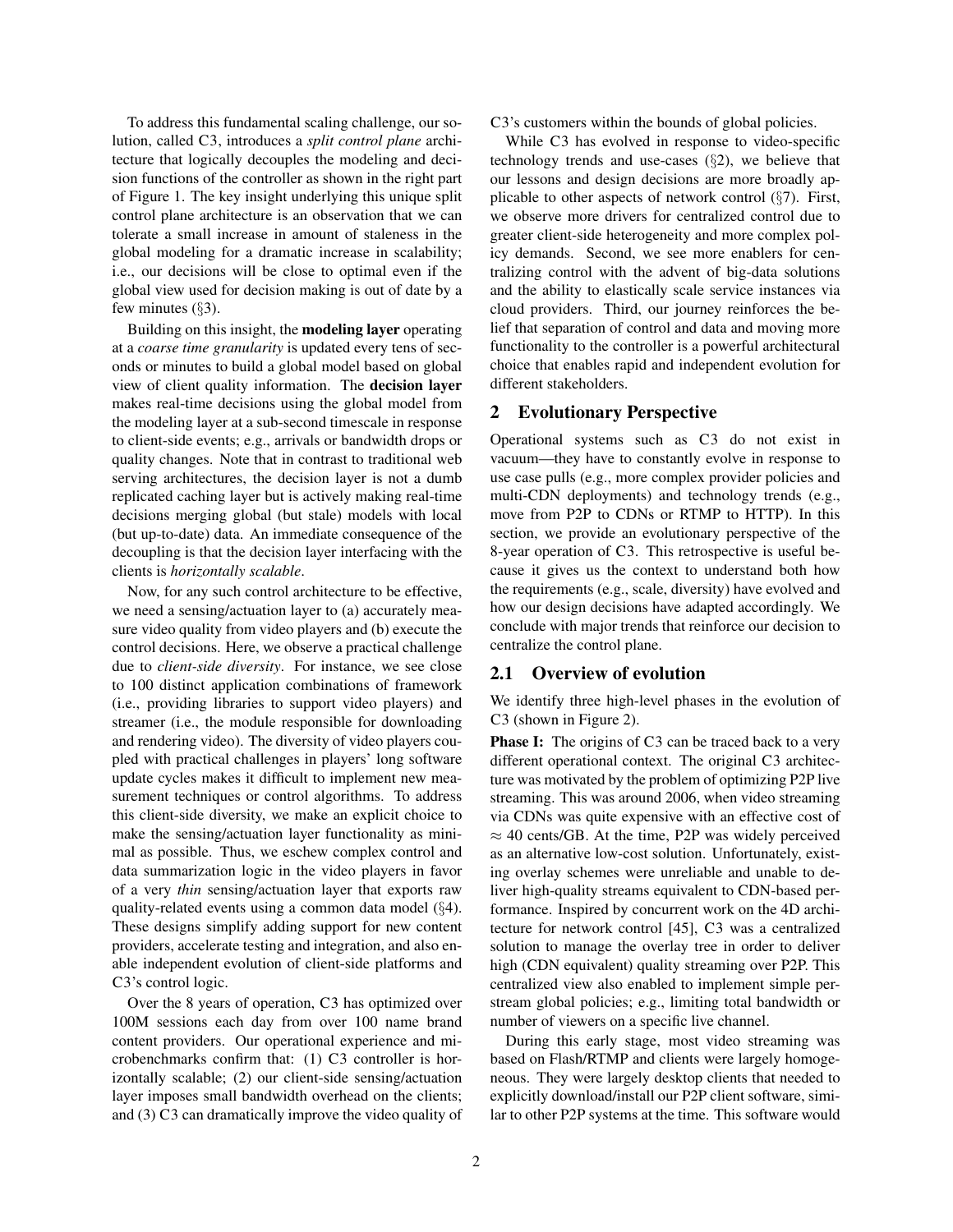| <b>Phases</b><br>(Time) | <b>Environments</b>   |                    |                 |                   | <b>Design overview</b>                                                                   |                                                                                                                                                      |  |
|-------------------------|-----------------------|--------------------|-----------------|-------------------|------------------------------------------------------------------------------------------|------------------------------------------------------------------------------------------------------------------------------------------------------|--|
|                         | Video delivery        | User scale         | <b>Platform</b> | Policy            | <b>Kev decisions</b>                                                                     | <b>Maior considerations</b>                                                                                                                          |  |
| $(2006 - 2009)$         | P <sub>2</sub> P Live | 100s-10Ks          | Single          | Per-stream        | Centralized overlay-tree construction in the<br>controller. Frequent update and control. | Modest size of users. Existing protocols not<br>sufficient for high-quality streams.                                                                 |  |
| Ш<br>(2009-2011)        | CDN. Live/VoD         | 1M-10Ms            | Single          | Global            | bitrate/CDN list. Clients run real-time control.                                         | Joint control: Controller changes the logic and Controller unable to support real-time control at<br>scale. Flash supports dynamical loading plugin. |  |
| Ш<br>$(2011 - now)$     | CDN. Live/VoD         | 10Ms-100Ms Diverse |                 | Global<br>Complex | Minimal clients: push all decision making and<br>quality summary to the controller.      | Diverse client platforms, long software update<br>cycle. Advent of big-data technology.                                                              |  |

|  |  | Figure 2: Overview of C3 evolution. |
|--|--|-------------------------------------|
|  |  |                                     |

work in close coordination with the C3 controller to construct a robust overlay tree that gracefully handled user churn.

Moreover, Internet video was still in its infancy, and many premium providers were yet to step in to the market. Thus, the scale of the client demand was also relatively small. As such, C3's controller was deployed using custom server software running in dedicated datacenters. This was sufficient to provide the desired subsecond responsiveness to handle tens of thousands of clients.

Phase II: Around 2009, we saw an inflection point with several key technology and industry shifts. First, the cost of streaming using CDNs dropped significantly to  $\approx$  5 cents/GB. Second, many mainstream providers (e.g., iTunes, Hulu) started warming up to the potential of Internet video and started discovering monetization strategies for online video, for both live and VoD content. While Flash/RTMP still dominated as the de-facto platform for video streaming, we saw the emergence of alternatives (e.g., due to Apple refusing to support Flash). On a practical note, given that content was now being monetized, as opposed to the free video over P2P, there was some understandable reluctance from the providers to force clients to install a new client software.

These transitions had significant effects on the design of C3. First, the entry of mainstream providers meant that the workload grew several orders of magnitude from Phase I to 100s of thousands to millions users. Second, the transition to CDN-based delivery for both live and VoD meant that the C3 logic had to evolve. Specifically, the emergence of HTTP- and chunk-based video streaming protocols (e.g., [13, 8]) meant that a video client could seamlessly choose a suitable bitrate and CDN (server) at the beginning as well as in the middle of a video session with little overhead. Thus, C3 was now targeted toward the goal of better CDN and bitrate selection instead of the earlier goal of computing optimal overlay trees for live streaming.

However, our control platform was not yet mature enough to provide sub-second responsiveness at such scale. Our response in this phase was a pragmatic solution that had to sacrifice both the global view and real-time requirement to ensure the required scalability. Specifically, our solution relied on a combination of exploiting application-level resilience and clever engineering. We made a decision to coarsen the control functionality of C3. Instead of the client software, we designed a player plugin that clients would download from C3 when the video session started. This gave us coarse control wherein we could modify the player logic at the beginning of the session (e.g., choosing a CDN intelligently). For subsequent adaptation (e.g., dynamic bitrate adaptation), however, we had to rely on the local decision making and capabilities. To deal with the moderate amount of client heterogeneity, we developed custom cross-compiler techniques that allowed us to integrate our development across platforms. While this cross-compiler served us well as an interim solution, the approach soon started showing cracks as more diverse client platforms given the idiosyncrasies of different technologies.

**Phase III:** The current phase of C3's operation, starting in 2011, can be truly described as the coming of age of Internet video. With the ad- and subscription-driven revenue models, and the availability of rich content, many more providers and users now rely on Internet video. In fact, some industry analysts report that Internet video consumption might even exceed traditional TV.

Consequently, C3 had to evolve to once again handle 2-3 orders of magnitude increase in the client population—tens of millions clients, with 10s-100s of thousands new client arrivals per minute at peak hours. In addition, C3 now faced a more serious challenge due to client heterogeneity as we now observed very diverse client-side platforms of streaming protocols (proprietary protocols and HTTP chunking, etc), application frameworks (e.g., OSMF, Ooyala, Akamai) and devices (e.g., set-top boxes, connected TVs, tablets).

There was an independent technology shift that was synergistically aligned with these trends—the emergence of big data platforms to enable real-time processing of very large volumes of data. We embraced this technology and exploited it to enable novel solutions to handle the client-side heterogeneity. Specifically, it enabled us to make the client implementation very minimal; e.g., moving the data summarization logic originally located in the client in Phase II to the controller. This allowed us greater flexibility in adapting to new client platforms and also simplified the development cycle.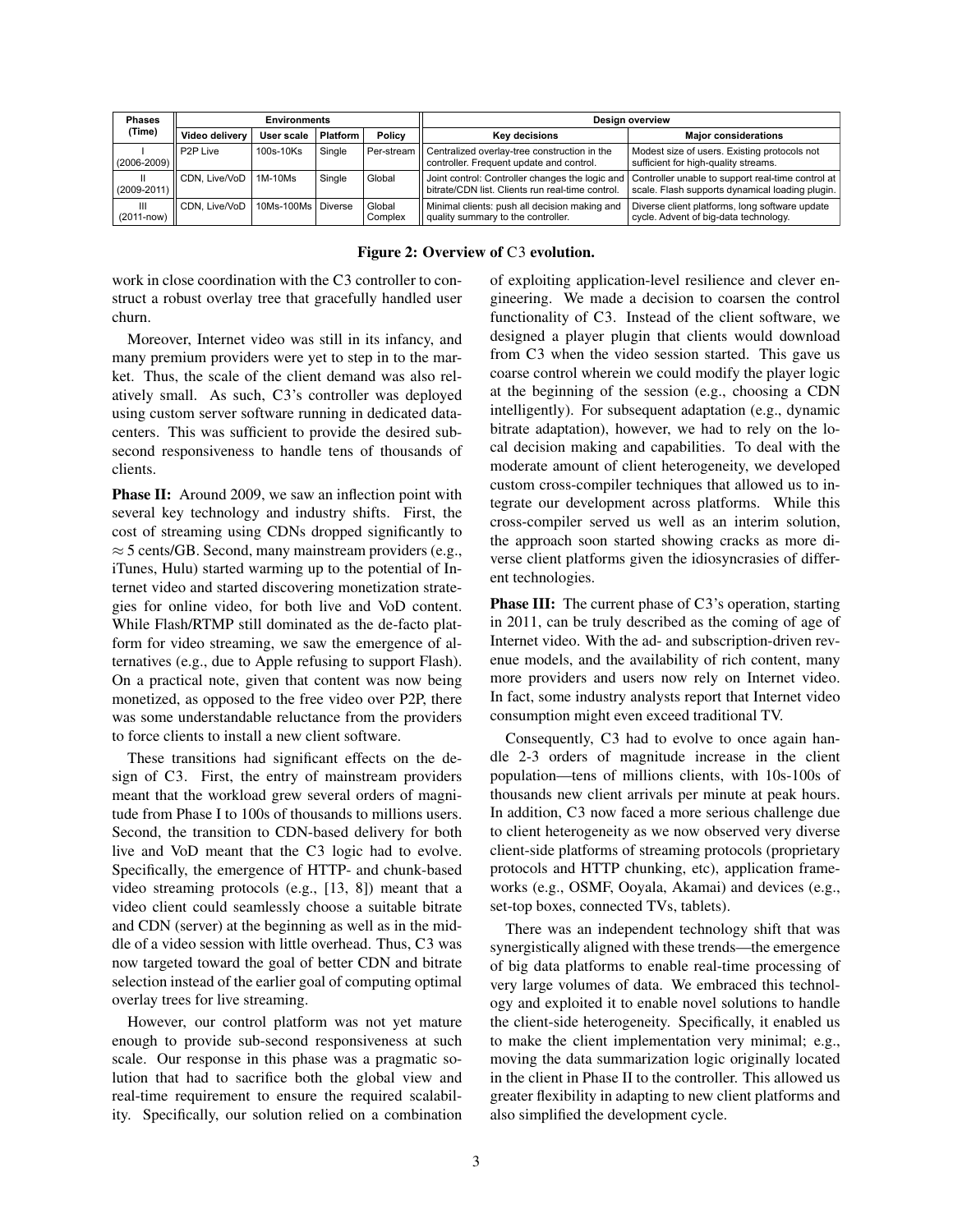However, big-data platforms by themselves do not address the scalability challenge of providing sub-second responsiveness to client-side events for millions of clients. This required us to significantly rearchitect the control plane and motivated the split control plane architecture that we describe in the next section. Specifically, we split the controller to a geo-distributed decision layer with sub-second responsiveness exploiting the reach of cloud providers, and a consolidated modeling layer that provides minute-level freshness w.r.t. global visibility.

### 2.2 Major trends

The above evolution highlights two key trends that reinforce the case (in terms of both drivers and enablers) for centralizing network control:

- Drivers: First, we see ever increasing demands of user experience and growing complexity of the video delivery system. This naturally motivates us to move more control logic to the controller in order to use the global visibility and satisfy global policies. Second, the proliferation of diverse client platforms makes it difficult from an engineering standpoint to integrate and test the client-side logic.
- Enablers: With the recent advances in big data technology, we can build a backend system with unprecedented capacity to support scalable data processing in real-time with low cost. Furthermore, it is now possible to deploy the centralized control plane on-demand using cloud services with global presence. The emergence of big data platforms and cloud services can enable even greater centralized control.

In the rest of this paper, we focus on the design and implementation of the split control plane architecture and the sensing/actuation layer during this most recent phase of C3's operation.

### 3 C3 Split Control Plane

The goal of the C3 controller is to optimize the video quality and enforce global policies given by content providers. Note that C3 does not control the CDN servers or distribution logic. Rather it acts an additional management layer to enable content providers to achieve their quality and policy objectives on top of their existing delivery ecosystem.

There are three (arguably conflicting) goals that the C3 controller needs to meet. First, given the variability in video quality across time and space (e.g., ISP-CDN combinations) the C3 controller needs an *up-to-date global view* of network conditions to be effective in choosing a suitable CDN and bitrate for clients. Second, it needs to be *responsive* at sub-second timescales to handle new client arrivals (e.g., to minimize video startup delay) and quality-related events during video playback (e.g., drop in bandwidth or CDN congestion). Finally, and most importantly, it must be *scalable* to handle 10s-100s millions of concurrent clients.

Unfortunately, simultaneously achieving all three requirements of freshness, responsiveness and global view is hard. To see why, let us consider two strawman solutions. The first option is a single controller handling all clients. However, even state-of-the-art big data processing platforms cannot provide sub-second responsiveness with new samples arriving at the rate of 50-100 GB per minute. Even if such a system exists, there is an inherent delay to collect enough data for making decisions with high confidence; e.g., it may take minutes to infer with high confidence that a particular CDN is overloaded. A second option is to deploy replicated servers with each replica responsible for a subset of clients. Though this parallelism ensures scalability and responsiveness, the quality of the decisions will degrade as each replica will make decisions only on the partial view from its clients rather than on the global view.

Next, we present the split control plane architecture of C3 and discuss how it is crucial to simultaneously meet three key requirements—freshness, responsiveness, and global views.

### 3.1 Logical view

The key insight behind the split control plane is a domain-specific observation that we can slightly relax the *freshness* requirement to simultaneously achieve scalability, responsiveness, and a global view. Specifically, we observe that some global characteristics (e.g., relative rankings of CDN based on quality) are relatively stable on the order of minutes [29].

Figure 3 shows one representative result showing the *persistence* of the best CDN for clients in a given AS, which we define as the number of contiguous minutelevel epochs in which this CDN has the lowest buffering ratioa cross all available CDNs. Figure 3 shows the distribution of this persistence metric across three content providers  $(A, B, C)$  that use multiple CDNs.<sup>2</sup> We see that the 80%ile of the persistence is 3 minutes across all three content providers.

However, such persistence does not hold for states of individual clients. For instance, when the current CDN is not available, CDN must be switched immediately to prevent the buffer from draining out (e.g.,buffer length for live videos is no more than several seconds). In this case decisions must rely on the freshest information (e.g., buffer length) to prevent quality from suffering.

The above observations on global state persistence coupled with local per-client variability make a case for a *split control plane* scheme that consists of two loosely

 $2$ To avoid any potential bias due to C3's control decisions, this result explicitly focuses on content providers who have not opted-in for C3's optimized control but use only the quality monitoring services.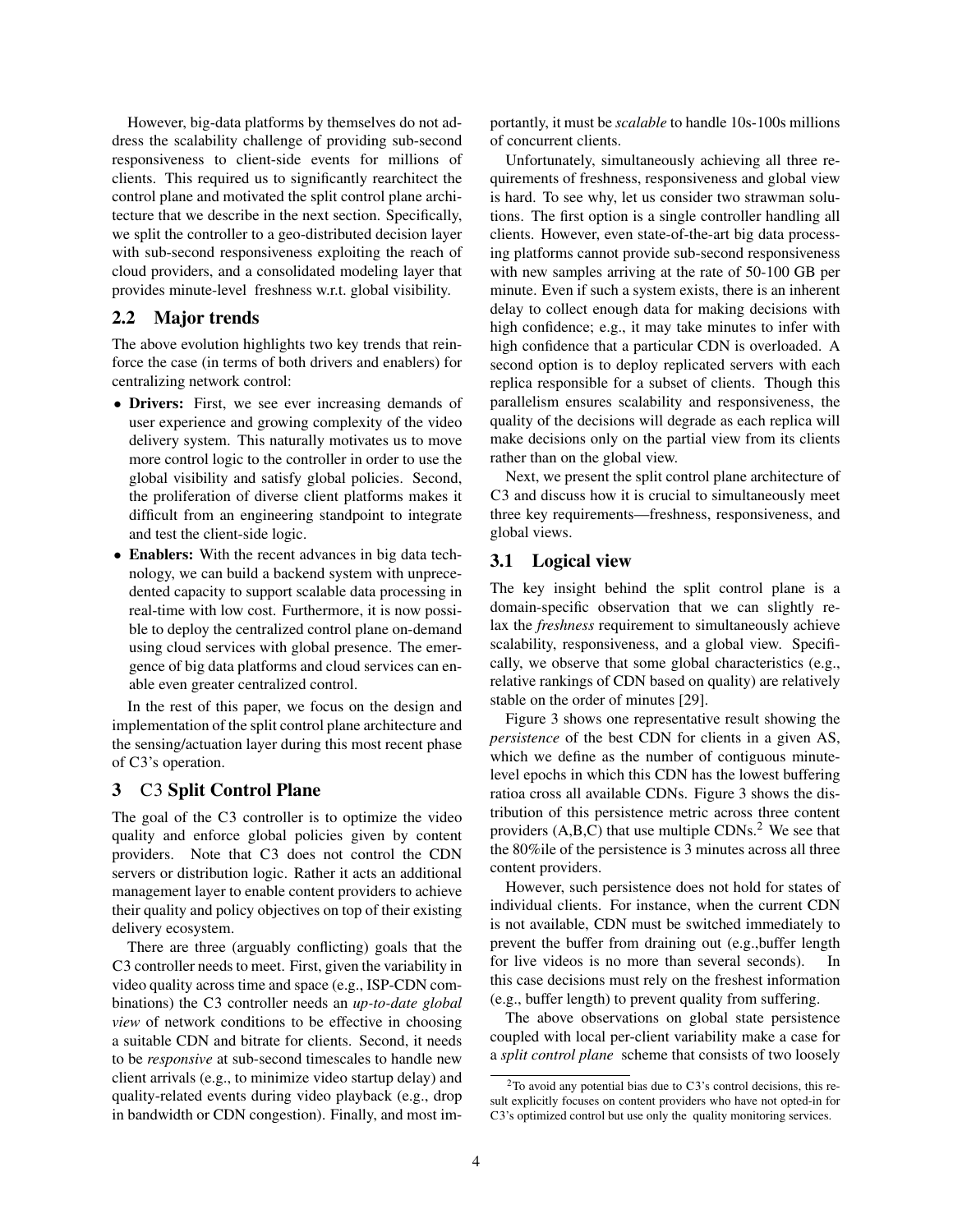

Figure 3: Distribution of the persistence of the best CDN for different content providers.

coupled stages:

- A coarse-grained global model layer that operates at the timescale of few tens of seconds (or minutes) and uses a global view of client quality measurements to build a data-driven prediction global model of video quality (see below).
- A fine-grained per-client decision layer that operates at the millisecond timescale and makes actual decisions upon a client request. This is based on the latest (but possibly stale) pre-computed global model and up-to-date per-client state.

Figure 4(a) shows how the split control plane is mapped into the two logical layers of the C3 controller. Specifically, the modeling layer implements the coarse-grained control loop (i.e., blue arrows) in a coarse timescale and trains a global model based on the measurements of each client session it receives from the decision layer. The decision layer implements the finegrained control loop (i.e., red arrows) for each client, and makes CDN and bitrate decisions based on the global model trained by the modeling layer and latest heartbeats received from the sensing/actuation layer (see §4).

We make one important observation to distinguish the functionality of the decision layer that presents a significant departure from traditional replicated web services. Unlike traditional web services where the serving layer is a "dumb" distributed caching layer, the decision layer makes *real-time* control decisions by combining freshest quality measurements of the client under control and the global model.

This above split control plane design has two key characteristics that are critical for a *scale-out* realization of the decision layer without synchronization bottlenecks. First, note that there is a loose coupling between the fine-grained per-client and coarse-grained global control loops. Thus, we do not need the decision layer to be perfectly synchronized with the modeling layer. Second, the decision layer is operating on a per-client basis, which eliminates the need for coordination across decision layer instances. Taken together, this means that we can effectively partition the workload across clients by having a *replicated* decision layer where instances are deployed close to the clients and independently execute



Figure 4: Overview of the C3 controller. The SDM and Heartbeats are discussed in the next section.

the logic for the subset of clients assigned to it.

### 3.2 End-to-end workflow

Having discussed the core ideas in the previous section, next we discuss the concrete *physical* realization of the C3 controller (shown in Figure 4(b)) and describe the end-to-end workflow.

#### 3.2.1 Modeling layer workflow

The modeling layer is a compute cluster running a big data processing stack. The modeling layer periodically uses the information (its specific format will be introduced later in §4.2.1 ) collected from all clients to learn a global model that encodes actionable information useful for decision making.

Our focus in this paper is primarily on the control architecture and the design of the specific algorithms in the modeling layer is outside the scope of the paper. For completeness, we provide a high-level sketch of the algorithm. The model is similar to the nearest neighbor like prediction model suggested in prior work [39]. In particular, we leverage the insight that similar video sessions should have similar quality. Therefore, quality measurements of sessions sharing certain spatial (e.g., CDN, ISP, content provider) and temporal (e.g., time of day) features are grouped together, and intuitively, the quality of a new session can be predicted based on the quality of the most similar sessions.

To enforce global policies (e.g., traffic caps for certain CDNs), the modeling layer also includes the relevant global states as part of the global model (e.g., amount of traffic currently assigned to each CDN), so that the decision logic can take into account the global information it needs. There is a large space of potential decision logics that can take the global model, individual client state, and global policies to make optimal per-client decisions. The design of policies and algorithms to meet policy objectives is outside the scope of this paper.

The remaining question is disseminating the global model to the decision instances. Instead of a pull model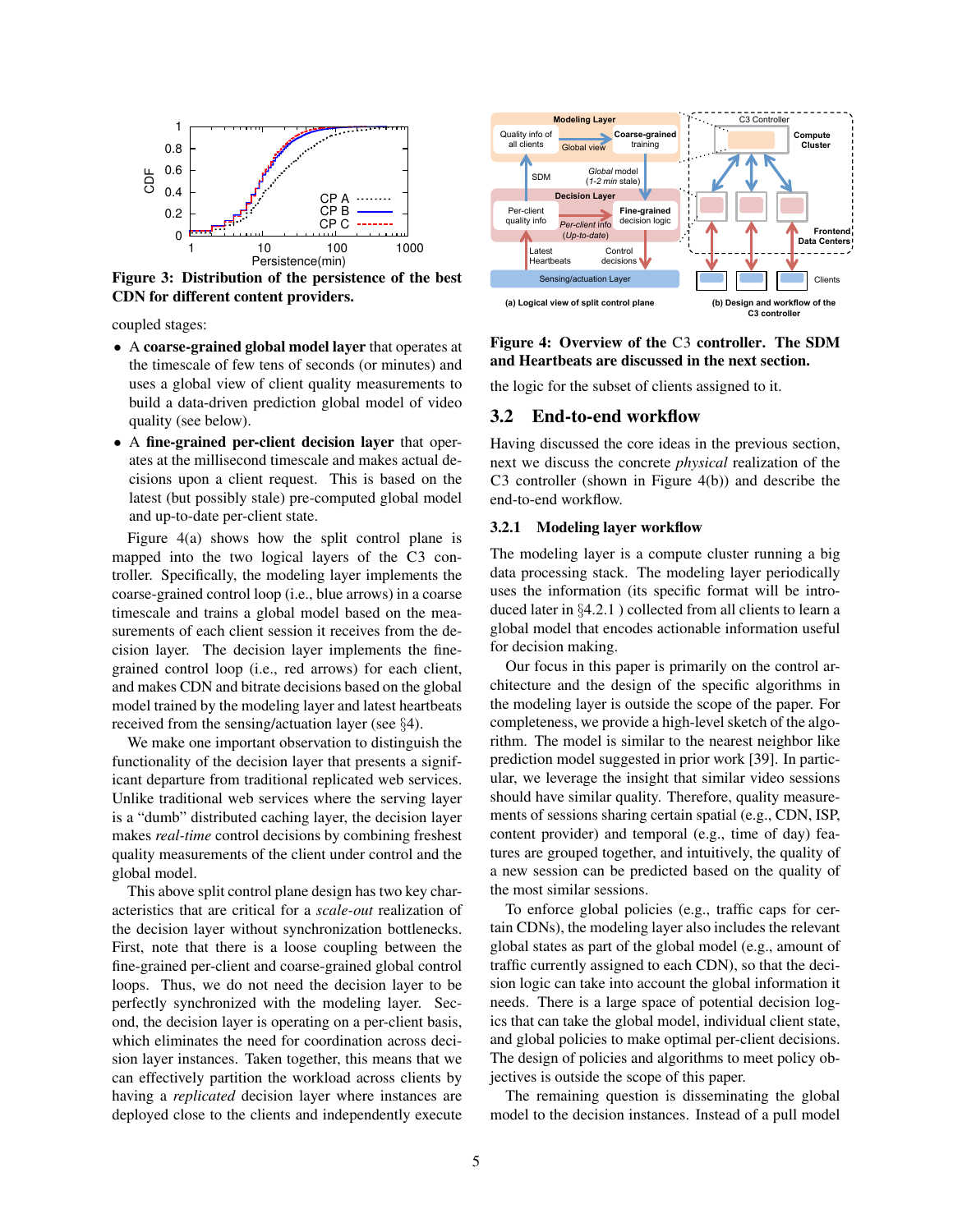like traditional web caching, the modeling layer *pushes* the global model to each frontend data center where decision instances run. The reasons for a push rather than pull approach is to ensure that each decision instance has an up-to-date model as soon as the modeling layer recomputes the global model. The overhead of the push step is quite low since the size of the global model is 100s of MBs, which can be disseminated to all data centers in several seconds without any additional optimizations and can easily fit in the memory of a modern server. (In contrast, web caches cannot know the set of requests and have to use a pull model because they cannot store the entire content catalog.)

#### 3.2.2 Decision layer workflow

In order to minimize the response latency between clients and their corresponding decision instances, the decision instances are hosted in geographically distributed frontend datacenters as close to the clients as possible. When C3 clients arrive, they are assigned to specific decision instances via standard load balancing mechanisms, which ensure that subsequent requests (both control requests and heartbeats) of the same client are consistently mapped to the same instances. These mechanisms operate across data centers and across decision instances, and handle geographic locality, load balancing, and fault tolerance. We use industry-standard mechanisms such as DNS-based consistent mapping of clients to instances based on latency measurements. These mechanisms use standard failure detection mechanisms to detect if a specific instance has failed and reassigns clients as needed. (As shown in §4.3, the measurement collection from clients can be easily re-synced when the decision instances are reassigned.)

The clients send periodic heartbeats (described in §4.2.1) to decision instances. Based on the heartbeats of a client, a decision instance maintains a state-machine, which provides an accurate and up-to-date view of the current video quality experienced by the client. Upon receiving a control request from a client , the decision instance runs a proprietary decision algorithm to choose a suitable CDN and bitrate.

This decision logic combines both the up-to-date perclient information and the (slightly stale) global model the decision logic, and tries to optimize video quality while operating within the bounds of global polices (e.g., load per CDN or cost). In a simple example, consider two CDNs; CDN1 provides poor quality to viewers and CDN2 provides good quality in a certain city. The decision logic is able to detect that CDN1 has worse quality than CDN2 based on the quality feedback from clients using both CDNs from that particular city, and it will then instruct new clients to CDN2.

### 3.3 Summary of key design decisions

In summary, we make the following key decisions.

- 1. To balance global visibility and data freshness, we use a split control plane mechanism with a coarse timescale modeling layer loosely coupled with a fine timescale decision layer.
- 2. The modeling layer trains on a minute-level timescale and pushes the global model to decision layer.
- 3. The decision layer is horizontally scalable and can operate on a millisecond-level timescale. It combines the up-to-date per-client information, the global model, and other policies to makes optimal CDN/bitrate decisions for clients.

### 4 Sensing/Actuation Layer

This section presents the design of the C3 client side modules, which provide three functions. First, it reports video quality from the players to the C3 controller. Second, it receives and implements control decisions from the controller. Third, it has built-in fault tolerance when it loses connectivity to the C3 controller. There are two practical challenges in implementing these functions: (1) diversity of client-side platforms and (2) slow software update cycles of client-side platforms. We first elaborate the challenges and then describe how C3 addresses them.

### 4.1 Challenges

To understand the causes of the practical challenges, we need some background on the structure of the client-side platform. Each client-side platform consists of four key components: client operating system, application framework, streamer, and player application. The application framework runs on top of the operating system and provides the libraries to support the development of video player applications. Many application frameworks can run atop the same operating system and device hardware. The streamer is responsible for downloading and rendering the video. Finally, the player application is the software developed by a content publisher based on specific application framework, to implement the user interface, access to content library, and player navigation.

Diversity: We observe client diversity along several dimensions; e.g., programming language (e.g., C, Javascript, Lua), system support for code execution (e.g., support for multi-threading), application framework, and streamer. The diversity of application frameworks and streamers is especially critical as it defines the interfaces used to monitor and control the video quality, and specifies the programming environment. Table 1 shows three examples of operating systems and devices and a subset of application frameworks. In total, we encounter 95 distinct application framework and streamer combinations. Each such combination requires special attention to mon-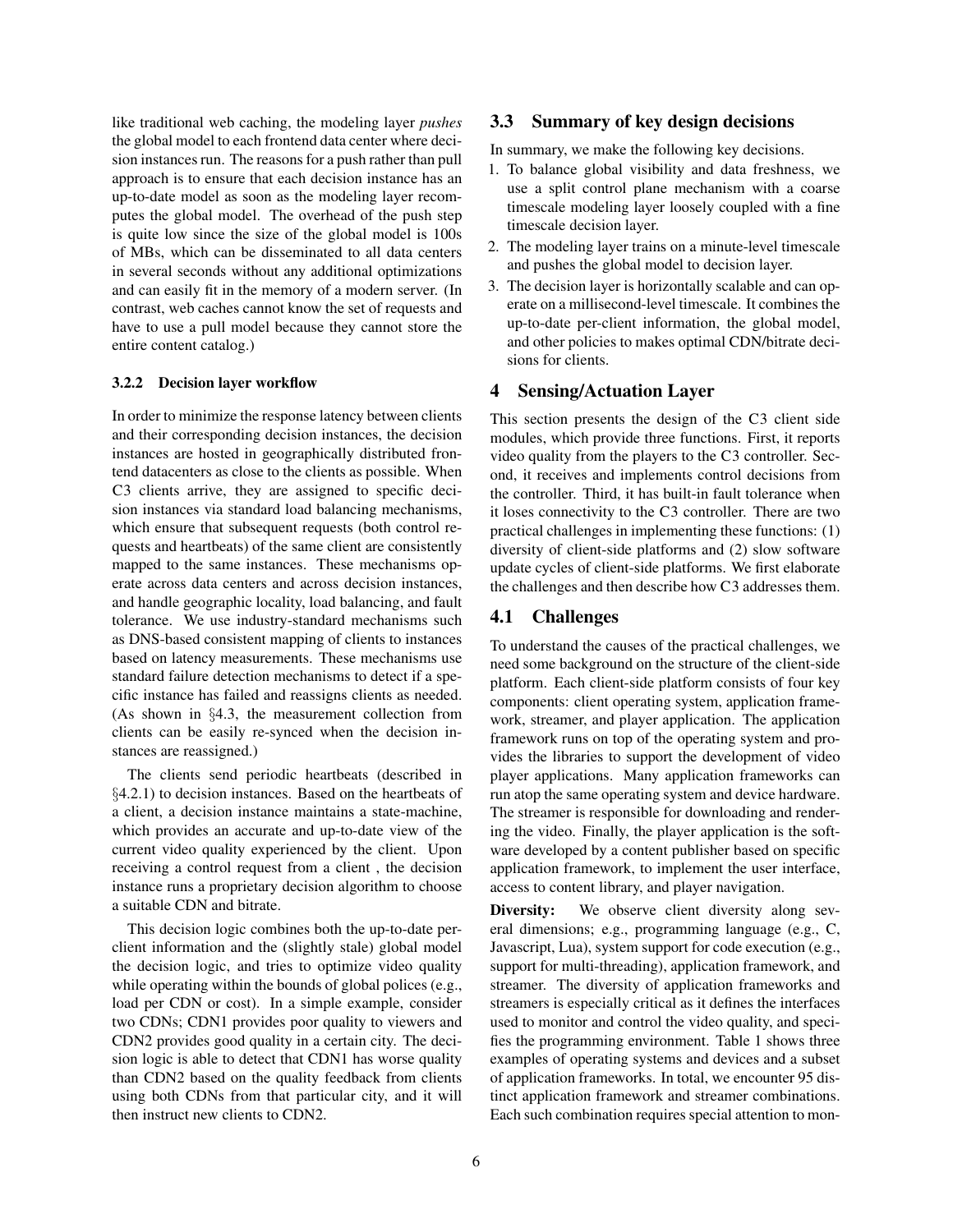| OS.         | <b>Devices</b>      | <b>Application Frameworks</b>      |
|-------------|---------------------|------------------------------------|
| Android     | Android             | MediaPlayer, Irdeto, NexStreaming, |
| OS          | phones/tablets      | Video View, VisualOn, PrimeTime,   |
|             |                     | Akamai                             |
| PlayStation | <b>PS3. PS4. PS</b> | Trilithium, LibJScript, WebMAF,    |
| OS          | Vita                | Touchfactor                        |
| Mac $OS &$  | <b>PCs</b>          | OSMF, Kaltura, Ooyala, Prime-      |
| Windows     |                     | Time, Brightcove, FlowPlayer, The- |
| with Flash  |                     | Platform, JWPlayer                 |
| iOS         | iPhone, iPad,       | AVFoundation, Ooyala, Brightcove,  |
|             | iPod Touch          | PrimeTime, MediaPlayer, Irdeto     |

Table 1: Examples of OS and devices with the corresponding application frameworks.

itoring and control interfaces. Such diversity further reinforces the need to minimize the client-side functionality.

Long software update cycles: The second major challenge is long software update cycles for client-side platforms. There are a host of contributing factors here; e.g., device firmware update cycle (3-12 months), publisher app updates (1-6 months) and app store ratifications (1-4 weeks), and user delays in applying updates (weeks to months). Unlike in Phase II where Flash/RTMP platforms support a player module to be downloaded dynamically, the integration code in most Phase-III platforms is embedded in the player binary and cannot be changed arbitrarily. This long update cycle fundamentally constrains the pace of evolution of the C3 platform with respect to any functions that depend on sensing/actuation layer. Although the decision algorithms are not constrained by the update cycle as it is already on the controller, it does impact the information available to the control logic. For instance, if some quality metric is currently not collected or cannot be extrapolated from the collected information, the control logic will not be able to use it until the next release, which as we have see can take months or even a year (e.g., set-top boxes).

### 4.2 Thin Client-Side Design

Next, we discuss how we address the challenge of client diversity and long update cycles by making the sensing/actuation layer functionality as *minimal* as possible. We do so via two key design decisions. First, we introduce a general and abstract representation of video player actions. This allows us to handle client diversity. Second, we make an explicit decision to export raw events rather than summary statistics and push this computation to the backend. This delayed binding enables us to tackle the uncertain software upgrade cycles in the wild.

### 4.2.1 Abstracting player state and control

To minimize the amount of engineering effort required to support the client-side heterogeneity, we identify a logical narrow waist that we call the *ConvivaStreamingProxy (CSP)* (Figure 5). CSP abstracts away the idiosyncrasies of different players, and implements high-level monitoring APIs for collecting player performance informa-



Figure 5: Overview of the sensing/actuation layer.

tion, and control APIs for switching bitrate and CDN. For each unique pair of streamer and application framework that we want to integrate, we implement an *adaptor* using the CSP API. The adaptor translates between the framework/streamer-specific APIs and the CSP APIs.

While the adaptor is specific to each framework and streamer, the common logic above the CSP is reusable across different platforms. To reduce the engineering efforts and support diverse programming languages used by the application, we developed a custom language translator that can take the source code from one language (in this case C#) and generate the equivalent source code for other languages. The design of this translator is outside the scope of this paper.

The CSP uses a unified monitoring interface, called *Session Data Model (SDM)* between clients and the C3 controller (Figure 5). SDM is a conceptual model for Internet video sessions and is agnostic to device, OS, application framework, or streamer features. Consequently new platforms can be integrated with little change on the controller. The SDM defines events, states and measurements as following:

- Events encode one-time actions and may change a state variable. Examples are bitrate switch start/end, application error.
- States encode persistent state variables, such as player state (buffering, playing, etc), bitrate and CDN.
- Measurements are continuous variables that show the health of the player, such as frame rate, available bandwidth, and buffer length.

CSP also provides the control APIs between clients and the controller. The clients send *poll* requests to get control decisions of bitrate and CDN at well-defined intervals (e.g., either at periodic intervals or at video chunk boundaries).

#### 4.2.2 Exposing raw data

While the SDM abstraction minimizes the effort in integrating new platforms, it does not address the other practical challenges arising from long software update cycles. Specifically, this means that some logic (e.g., quality metric computation) becomes inflexibly hardcoded in client side. In order to reduce the need to make changes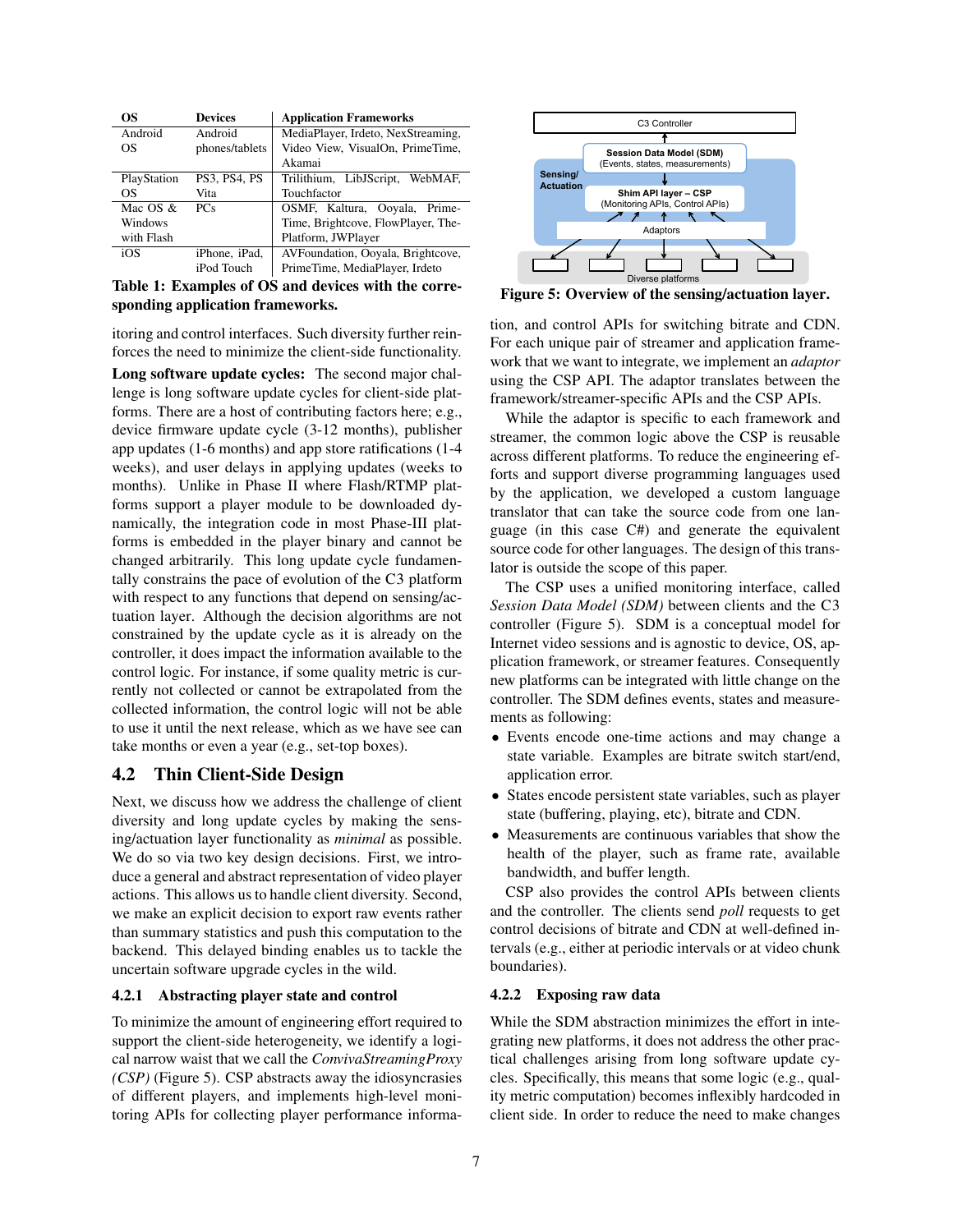to clients, we build on top of the SDM abstraction and instrument the client to *report the raw events and player states*. For example, we could calculate the average bitrate of a session on the client and send this to the controller. In contrast, our approach reports all bitrate switch events to the backend and allow it calculate the average bitrate (or any other bitrate-related metric). This *delayed binding* in postponing summarization of quality metrics to the controller further embodies the high-level decision to make the client-side as minimal as possible.

The frequency at which the clients report the controller naturally induces a tradeoff between overhead and information freshness. On one hand, the clients should report quality frequently so that the controller can detect clientside events (e.g., session exit, buffer draining out) in time and make decisions accordingly. On the other hand, updating too frequently may overload the controller and/or consume too much client-side resources. To address this problem, we take the following practical approach. The sensing/actuation layer periodically batches the collected information into *heartbeats* before sending them to the controller. In practice, we choose a sweet spot between 5 seconds and 20 seconds; intervals  $\leq$  5 seconds introduce undesirable interactions especially on mobile devices (e.g., draining battery by increasing CPU and radio use) and intervals  $\geq 20$  seconds significantly reduce freshness of data used in decision making. Fortunately, most playback buffers are on the order of 30 seconds, so the controller is always able to react before the buffer drains out. Additionally, the controller can dynamically tune the reporting frequency; e.g., decreasing the frequency during flash crowds to reduce the overhead and increasing the frequency for a client with a low buffer.

### 4.3 Fault tolerance

The main failure mode is when the client can no longer contact one of the C3 servers implementing the decision layer functions; e.g., the server failed or the network link is unreliable. There are two potential concerns we need to address: (1) loss in quality (because the client cannot receive control decisions) and (2) information loss (because the client cannot send quality measurements). Fortunately, we can leverage application-level resilience in conjunction with the SDM to address both issues.

First, we ensure that client-perceived quality will degrade gracefully when the C3 controller is unreachable. Because there is no tight coupling between the client and the decision layer, we can handle decision layer failures by simply resending requests and reports, and allow the load balancer to reassign the client to a new server. If the client is unable to contact the controller, it will fall back to the native bitrate adaptation algorithms [30, 9], which most platforms support today. The native algorithms are able to select bitrate with local logic (e.g., using throughput or buffer occupancy), so the player can still provide descent quality of experience.

Second, to mitigate the impact of information loss, we use built-in resilience provided by the SDM semantics because it explicitly includes current player states. To see why, consider an alternative solution that only reports the events without reporting current player states. The problem is that even a single lost event can mislead the controller; e.g., if we miss an event where the player transitioned from playing to buffering state, the controller will incorrectly assume that it is currently in playing state. However, we can mitigate the impact of lost heartbeats by including a snapshot of current states in each heartbeat. When a heartbeat is lost or a C3 server is down (when all history events are lost), even though the controller cannot recover lost events, the new C3 server can infer the current state using the next heartbeat.

### 4.4 Summary of key design decisions

In summary, the C3 client-side component has the following key aspects:

- 1. A common data/control abstraction via the SDM interface to tackle client-side diversity.
- 2. Exposing raw data to address slow client release cycle.
- 3. Providing a configurable reporting frequency to reduce the overhead.
- 4. Enabling graceful degradation by falling back to the native adaptation algorithm to handle transient failures and using stateful SDM features to re-establish context when raw events are lost.

### 5 Evaluation

In this section, we evaluate the performance of C3 and the benefits it offers. We divide our evaluation into the following parts;

- We evaluate the C3 controller in terms of (a) scalability and responsiveness of the decision layer (§5.1) and (b) the ability of the modeling layer to handle various workloads within the deadlines (§5.2).
- We show the sensing/actuation layer is lightweight in terms of bandwidth consumed and can gracefully degrade user experience under failures (§5.3).
- We analyze the quality improvement that C3 offers in the wild and discuss anecdotal experiences in handling high impact events (e.g., FIFA World Cup) (§5.4).

### 5.1 Decision layer

Scalability: By design, the decision layer is horizontally scalable (§3), with no synchronization needed between its instances to handle client requests.

Here, we focus on evaluating the *requests per second* (RPS) that a single decision instance can process within a given response time threshold. The instance under test is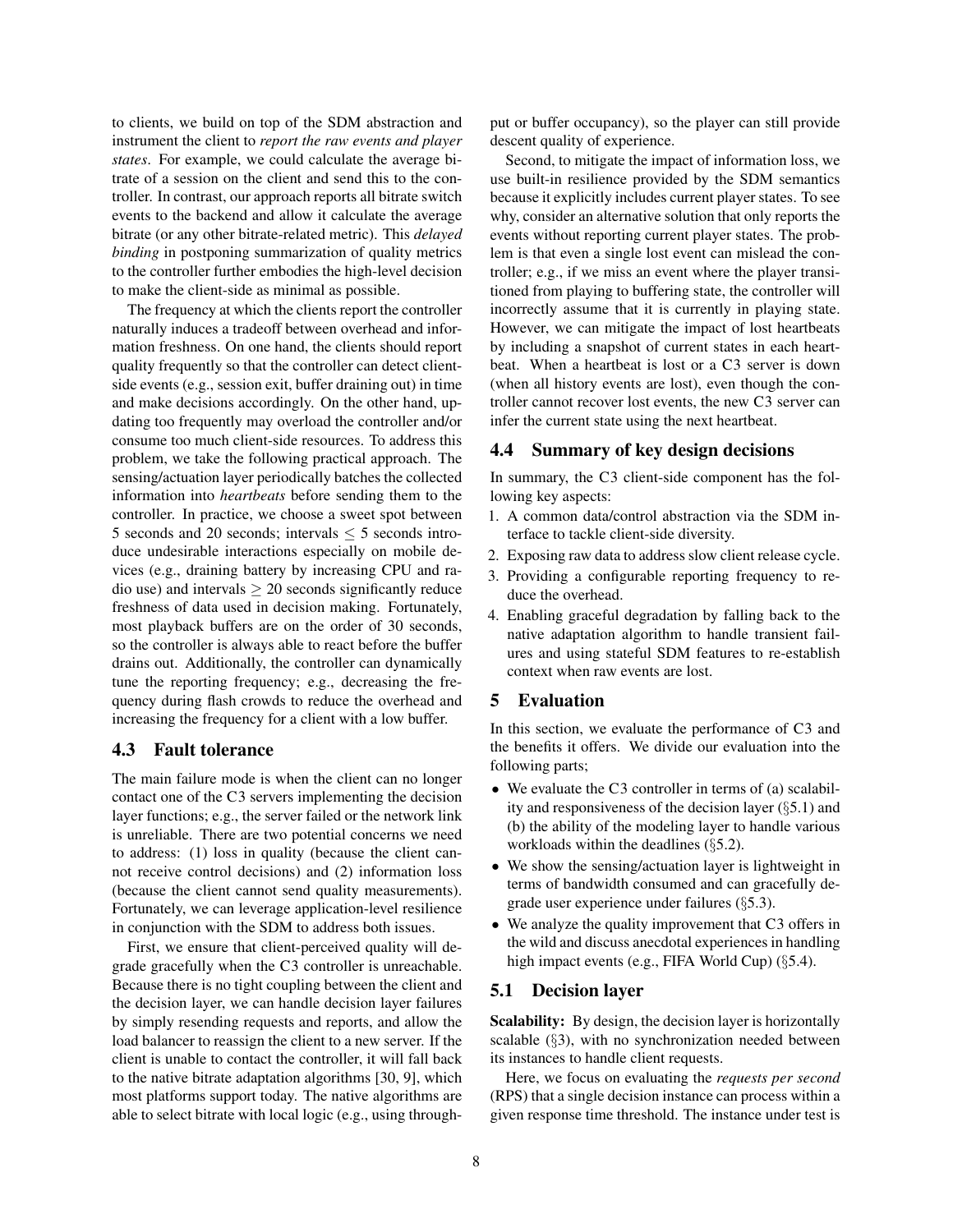

Figure 6: Scalability of single decision instance.

based on an Intel Xeon L5520 2.27Gz with 4 GB RAM, and only one core is used. Note that the requests include heartbeats and control requests, both of which are processed via the same procedure.

Figure 6 shows the RPS and CPU utilization when receiving different number of requests. It shows a linear growth in RPS and CPU utilization before the instance is saturated at the point of 2500 requests.

Load balancing: Next, we use real world measurements to show that the requests assigned by the load balancer to each decision instance is evenly distributed, even under high load. Figure 7 shows the distribution of RPS and CPU utilization of decision instances in different decision data centers, under a high load during the one of the most popular games in World Cup 2014. The means and standard deviations are based on all instances in each data center. It shows that the load balancer can assign the requests almost evenly across all decision instances within each data center with little variance and no request being dropped. The differences across the data centers is because the wide-area load balancing used geographical proximity and the workload was unevenly distributed around the world. Finally, the low CPU utilization suggests this load is well below the instance capacity.



Figure 7: Number of requests and CPU utilization (mean and standard error) of decision instances under a high load.

End-to-end response time: The key metric of interest for the decision layer is the end-to-end response time – the time between client sends a request and it receives the response (typically a control decision). It includes internal processing latency as well as network latency. We measured the response time of requests in the real production system. Figure 8 presents the response time of requests observed from 10 countries representing different continents. It does show variance among different countries, but overall, we observe the 50%ile (or 80%ile) is always below 400ms (or 800ms)



Figure 8: Response time is consistently low across countries from different continent.

### 5.2 Modeling layer

The modeling layer has to process various processing jobs with different characteristics. Figure 9 shows the processing latency of three most typical types of jobs and compares them with their deadlines, i.e., maximum expected processing time. The global model ("Global-Training") needs to be refreshed every minute and needs to run complex machine learning algorithms over the recent (few minutes) of global measurements. Customer interactive queries ("InteractiveQuery") run on-demand, and have to be completed in sub-second response time to prevent the customers from waiting too long. Finally, live update of quality metrics ("LiveUpdate") is the metric computation and aggregation process and has to be sub-second. As shown in Figure 9, the processing latency can easily satisfy the deadlines of different jobs.



Figure 9: Processing latency (mean and standard deviation) of different types of jobs in modeling layer compared to their deadlines.

### 5.3 Sensing/actuation layer

Next, we show that sensing/actuation layer has relatively light overhead compared to player execution and it provides local failover under decision layer failures.

Overhead of sensing/actuation layer: We evaluate the sensing/actuation layer overhead in terms of the additional bandwidth used by comparing a C3-enabled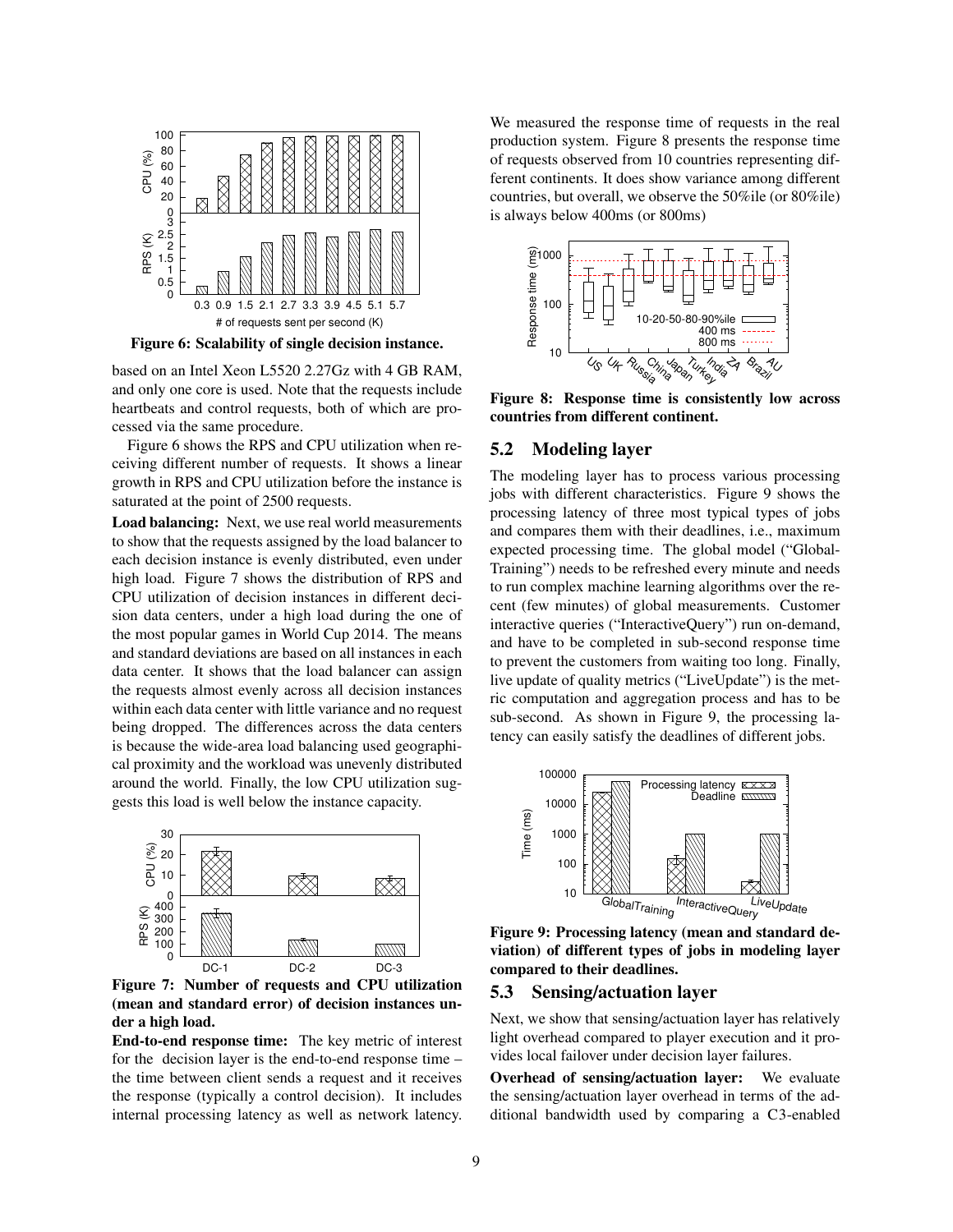



Figure 10: Local application-level resilience when C3 controller is unavailable.

player and a base video player. The base player we use is a fully functional player with OSMF as its streamer, and we let both the base player and C3-enabled version play a video encoded in 1.5Mbps bitrate on a laptop running Windows OS. We find that the additional bandwidth used by C3 is are typically very low and  $\leq 1\%$  of the bandwidth used to download the video (not shown).

Local failover under decision layer failures: Next, we stress test the client under the scenario when it loses communication with the C3 controller. By design  $(\S 4.3)$ , the player should fall back to the player's native adaptive bitrate logic and play smoothly; i.e., as long as the available bandwidth can sustain the lowest bitrate, the player should play smoothly, though with a low quality. We set up a real player to play a video encoded in multiple bitrates (from 880 to 2750 kbps), and the content is available from two CDNs. Figure 10 shows the time-series of bitrate downloaded by the player over two runs. In the first run, the C3 controller is not available and we throttle the bandwidth to the default CDN, so that the player backoffs to the native control logic and sticks to the low bitrate but not crash. In the second run, the C3 controller is available, and we again throttle the bandwidth to the same CDN. This time, because the C3 controller identifies the performance difference of two CDNs, it instructs the player to start with the unthrottled CDN, and thus it is able to switch to higher bitrate after a few chunks. $3$ 

### 5.4 C3 real-world deployment

Finally, we present the quality improvement C3 offers in the wild and our experiences in managing some highimpact events.

#### 5.4.1 Quality improvement

We begin with the real-world quality improvements brought by centralizing decision logic detailed in §3.2.

Benefits of using C3: To estimate the quality improvement, we did a randomized trial where each session was randomly assigned to use either C3 or the native control logic. Figure 11 shows the improvement during May 2014, in terms of two quality metrics and across five content providers by comparing the median quality of sessions using C3 vs. native clients.

First, Figure 11(a) shows that C3 can significantly reduce the video start failure rate (percent of video sessions that failed to start) of a content provider. The reason is that using the global view allows us to predict CDN performance and choose an initial CDN that is not overloaded, unlike the native logic, which is typically statically configured (or chosen at random). Second, Figure 11(b) compares the buffering ratio of a content provider, and it shows a consistent reduction by 50% in buffering ratio by C3. The reason is that we can adapt the midstream selection of bitrate and CDN by leveraging the quality information of other sessions to achieve higher bitrate and a lower buffering ratio. Finally, Figure  $11(c)$  shows that the quality improvement is consistent across five different content providers that use C3.

Impact of data staleness: Next, we present a tracedriven what-if analysis to quantify how much the decrease in freshness can impact the optimality of such quality improvement. Recall that allowing the global view to be stale on the order of few minutes was a key enabler for the scale-out design in §3. To avoid any biases introduced by our own control logic, we use the trace of sessions of Feb 10 from a content provider whose decisions are not controlled by C3 (as in  $\S 3.1$ ). We simulate the effect of selecting the best observed CDN *t* minutes ago for each AS, and vary the degree of staleness by modifying this observation window *t*. Ideally, the decisions are made using the most recent view, i.e.,  $t = 1$ . We evaluate multiple levels of staleness with  $t = \{2, 10, 20, 40, 80, 160\}$  minutes. For each *t*, we compare *FreshestDecision* (i.e., times of picking the actual best CDN based on the freshest data) and *StaleDecision* (i.e., times of picking the actual best CDN based on the

<sup>&</sup>lt;sup>3</sup>The bitrates of the initial chunks are intentionally chosen to be low to minimize join time and avoid early buffering.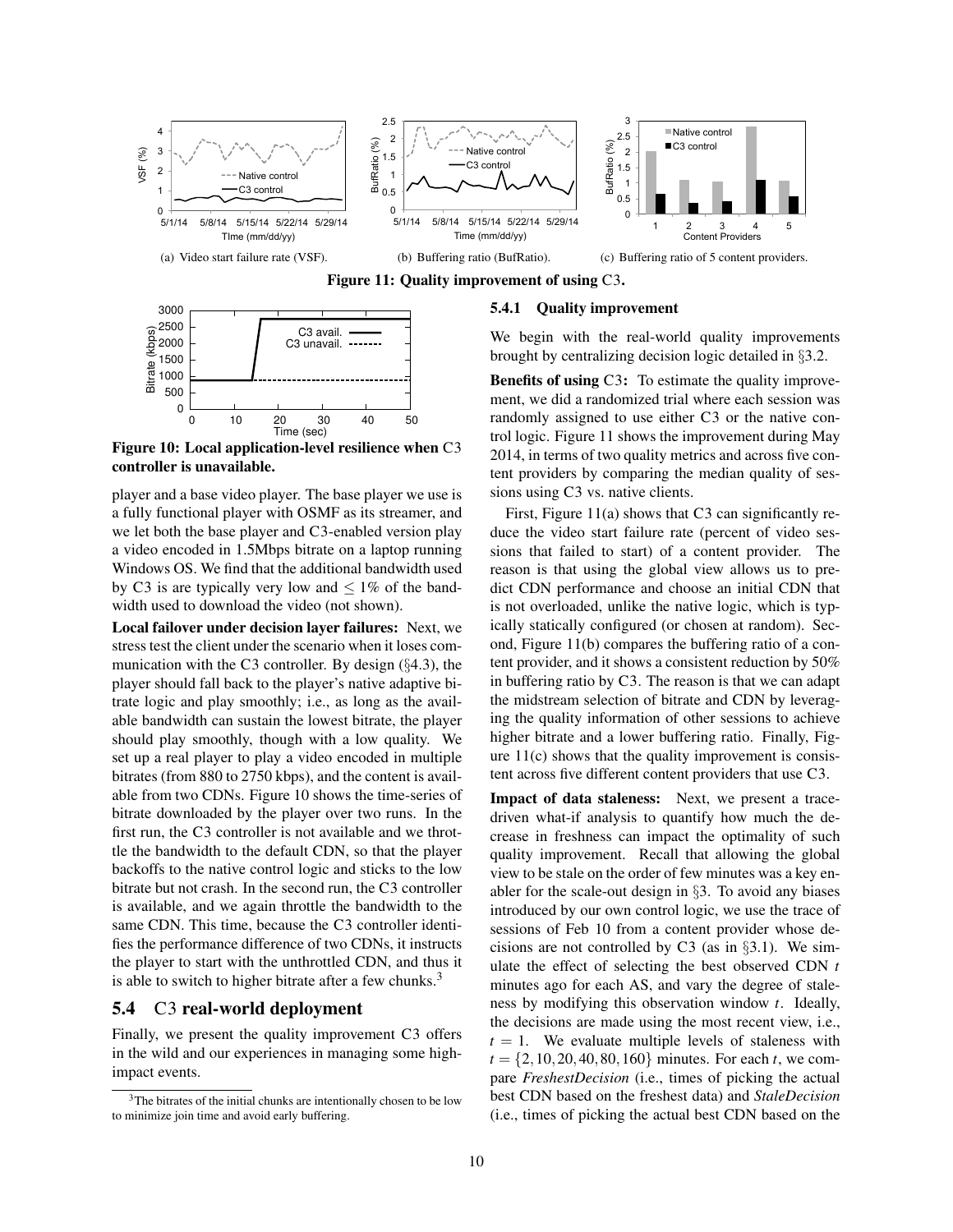

*t*-minute stale data), and compute the *GapToOptimal* = 1 − *StaleDecision FreshestDecision* . The impact of staleness is smaller when *GapToOptimal* is closer to zero.

Figure 12 shows the *GapToOptimal* of buffering ratio and average bitrate under different staleness *t*. First of all, it shows that using 2-minute stale data has very little impact, increasing buffering ratio by less than 7% and average bitrate by less than 2.5%. This suggests that minute-level stale data is still useful to make near-optimal decisions. Second, in both metrics, *GapToOptimal* increases slowly when *t* increases from 2 to 20 minutes, and begins to increase much faster from  $t = 40$ . This suggests that near-optimal decisions can be made with slightly stale global model.

#### 5.4.2 Case studies with high-impact events

In this section, we focuses on case studies on high-impact events (e.g., popular sports events) to showcase that the design of C3 is flexible and scales out horizontally.

Scale-out capability: The first case study highlights the flexibility of the scale-out design that enabled us to invoke public resources on demand. During World Cup 2014, we provisioned additional decision instances capability, including instances from a major public cloud service provider, in order to handle the scale of clients, which was expected to be 6M concurrent viewers. As a result, we were able to successfully handle the peak of 3.2M concurrent viewers during the US-Germany game. The reason for this scale-out capability is that the clientfacing decision layer is decoupled from the modeling layer, which is the only centralized function  $(\S 4.2)$ .

Dynamic reconfiguration: The second case is an example of flexibility that enables C3 to drop certain functionality under unexpected flash crowd. During a very popular soccer game of one European soccer league we saw about 2M concurrent viewers. Specifically, we saw a large flash crowd when the content provider switched all of its viewers to another channel, causing a high join rate which exceeded the capacity of our hardware load balancer for doing SSL offload. Since we could not add capacity to the hardware load balancer, we needed to devise quick workarounds to reduce this load. Our solution was to reduce the heartbeat frequency and disable HTTPS for that particular content provider. This effectively reduced the overhead of per-session operation (e.g., SSL handshakes) and ensured the availability of C3 controller. This type of fast reaction to unexpected flash crowds was possible because we had a thin client and had moved most of the functions to the C3 controller it would have been virtually impossible to reconfigure client behaviors with hardcoded client-side player logics.

### 6 Related Work

C3 is related to a rich body of work in network control, application-layer systems, and big data platforms. While C3 borrows and extends ideas from these relevant communities, the core contribution of our work is in synthesizing these ideas to demonstrate the feasibility of an Internet-scale control plane architecture for Internet video. We briefly describe key similarities and differences between C3 and related work.

Network control plane: As discussed earlier in §2, the origins of C3 were inspired by the precursors to SDN (e.g., [45, 18, 43, 33, 19]) and in many ways C3's evolution has paralleled the corresponding rise of SDN. As such, there are natural analogies between C3 and SDN, in terms of the sets of challenges that both have to address: interface between control and data plane (e.g., [41, 17], distributed and global state management (e.g., [33, 15, 36]), consistency semantics (e.g., [40, 44]), centralized optimization algorithms (e.g., [26, 28]). The key differences are that C3 focuses on a specific video application ecosystem, which entails different domainspecific challenges (e.g., larger scale of clients and more data plane heterogeneity) and domain-specific opportunities (e.g., weaker consistency).

Video quality optimization: Previous work confirms that video quality impacts user engagement [23, 14]. It also identifies that many of the quality issues today are a result of sub-optimal client-side control logic (e.g., [27, 30]), and spatial and temporal diversity of performance across different CDNs and content providers [39, 38, 29], which suggests a centralized controller or a federated architecture [16] that provides global state and enables better informed decision making. However, these prior studies made a case for centralized control but fell short of actually demonstrating the viability of that control plane or the real benefits in the wild. In contrast, C3 is a concrete production design and implementation that achieves the benefits identified by these efforts. In doing so, it addresses many challenges (e.g., scalability, fault tolerance) that these prior works did not try to address.

Application resilience: The idea of exploiting domainand workload-specific insights for improving system scalability and resilience is far from new and has been repeatedly identified; e.g., both in Internet services [24, 31, 5] and distributed file systems [25, 20]. For instance GFS exploits a unique workload pattern [25] while Spanner exploits tolerance for weaker consistency [20]. Our specific contribution is in reinforcing this insight in the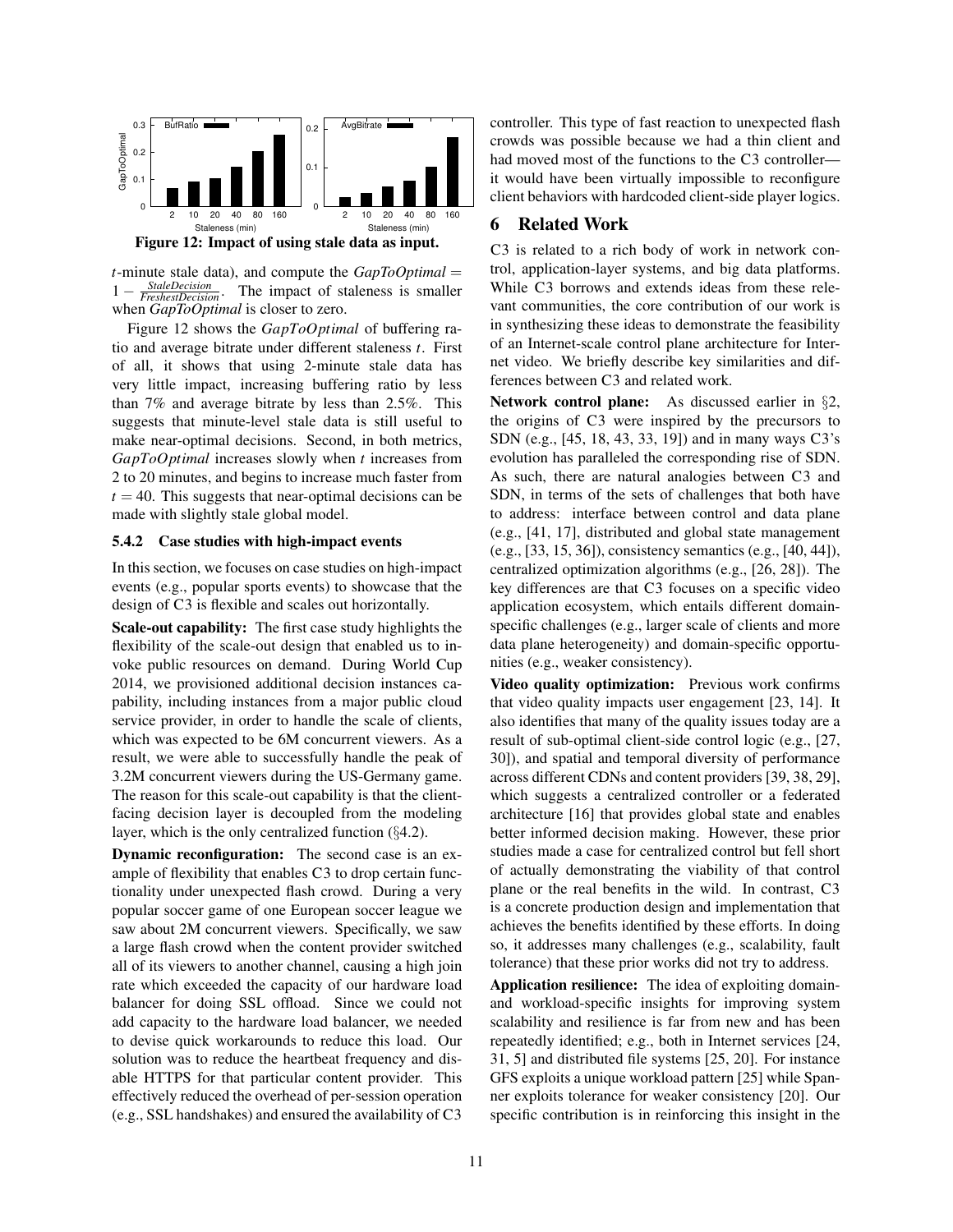context of an Internet-scale control plane architecture.

Real-time data processing systems: In some sense, C3 can also be viewed as an instance of a scale out analytics and control system in the spirit of other big-data solutions (e.g., [21, 6, 22, 12, 11, 34, 10, 1]). Indeed, the C3 implementation builds on (and has actively contributed to) a subset of these existing technologies. While the C3 implementation relies on tools such as Spark [11] and Kafka [34], the core ideas are quite general and can be ported to other platforms. At a conceptual level, C3 also shares some similarity with the broad purview of the recent Lambda Architecture [7], with a combination of batch, serving, and speed layers. More recent work on Velox [21] also recognized the separation of global modeling and per-client prediction as a powerful system design choice for other data analytics applications. While C3 follows a similar high-level multi-layer architecture, the key is the specific division of functions between layer for video quality optimization. For instance, unlike the front-end layer in most scale-out systems, C3's frontend decision layer is an active layer that runs decisionmaking functions as well. Moreover, C3 justifies the separation of modeling and decision making by the domainspecific observation that slightly stale global models can still achieve near-optimal decisions.

### 7 Lessons

We conclude with key lessons we have learned from building and operating C3. Even though C3's design was driven by video-centric challenges and opportunities, these lessons have broader implications to concurrent and future efforts for centralized network control.

Feasibility of Internet-scale control: The one obvious lesson from our journey is that it is indeed possible to implement an Internet-scale control platform that achieves policy goals with global visibility. While there are parallel SDN success stories demonstrating the viability of centralized control, these have been in different (and arguably more scoped) domains; e.g., low-latency datacenters [32, 42], wide-area networks with a few PoPs [28] or coarse-grained inter-domain route control [18]. With C3, we provide another proof point in what we believe to be a much more global deployment, with larger scale and more heterogeneous clients, more stringent policy, and greater expectations in quality of experience.

Decisions that worked: Among the many decision choices that have made C3 a proof point of Internet-scale control, we highlight three that were particularly useful:

• Exploiting application-level resilience: A key enabler for our scale-out control architecture is that we were able to appreciate and exploit domain-specific properties that allows us to weaken some requirements (e.g., consistency and model freshness). While this idea may not be new and has been re-observed in many contexts, we believe that it is especially useful for network control applications. For instance, there has been considerable research effort developing consistent update schemes for SDN [40]. Rather than building a general-purpose solution, it might be possible to leverage application-specific resilience and engineer simpler schemes with weaker consistency properties.

- Minimal client functionality: We cannot stress enough the advantages that we have derived from minimizing the client functionality. This has (i) dramatically simplified our product development, integration cycles to support the increasingly heterogeneous client-side platforms, and (ii) made the C3 controller flexible to enforce global policy and evolve. The minimal client design is also made possible by the increasing compute capabilities of the backend.
- Exposing lower-level APIs: While minimal client functionality is useful, it has also been proved surprisingly useful to expose as many lower-level APIs from clients as possible, since they maximize control logic extensibility with a (relatively) slowly evolving data plane. We see immediate implications of this in SDN. While SDN started off with a minimal API (e.g., early OpenFlow versions), it soon devolved into the same complexity pitfalls that it sought to avoid (e.g., Open-Flow 1.3 spec is 106 pages long [17]). We believe it might be worthwhile for the SDN community to revisit minimality in light of the benefits we have derived and we already see early efforts to this end [17].

New research opportunities: C3's design and deployment opens up new possibilities for video quality optimization. The current C3 design is only a step in our journey and we acknowledge that there are several directions for future work that we do not cover in this paper. For example, one interesting question is analyzing the interaction of C3 with CDN control loops. In terms of quality improvement, we need a better understanding of clients that show little improvement and techniques to leverage network and CDN information for better quality diagnosis. Similarly, there are interesting modeling and algorithmic questions in the design of the prediction modeling and decision algorithms that have significant room for improvement.

### Acknowledgments

This paper would not be possible without the contribution of the Conviva staff. Junchen Jiang was supported in part by NSF award CNS-1345305. The authors thank Sachin Katti for shepherding the paper and the NSDI reviewers for their feedback.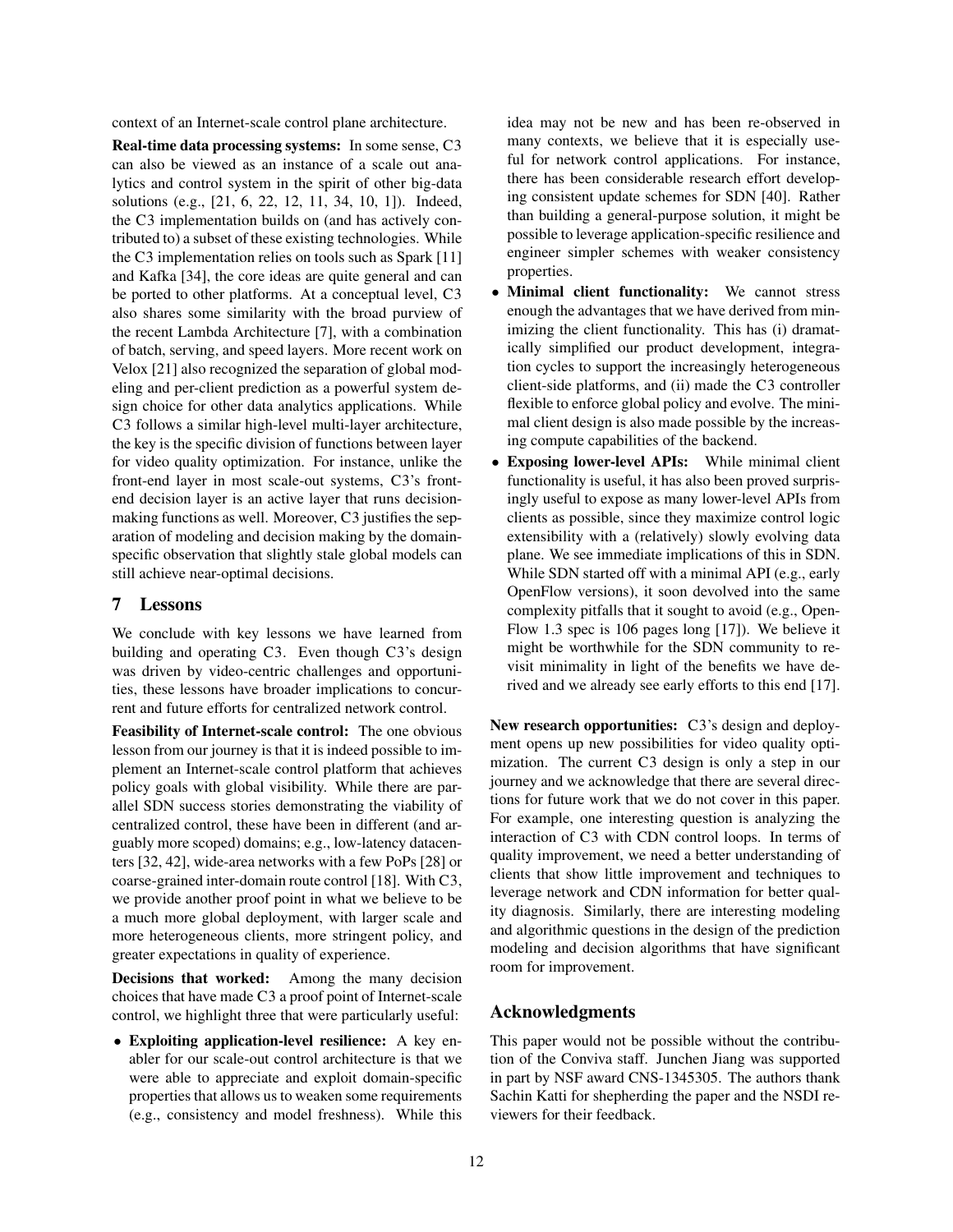## References

- [1] Apache flume. incubator.apache.org/ flume.
- [2] Cisco forecast. http://blogs.cisco. com/sp/comments/cisco\_visual\_ networking index forecast annual update/.
- [3] Cisco study. http://www.cisco.com/web/ about/ac79/docs/sp/Online-Video-Consumption\_Consumers.pdf.
- [4] Driving Engagement for Online Video. http://events.digitallyspeaking. com/akamai/mddec10/post.html?hash= ZDlBSGhsMXBidnJ3RXNWSW5mSE1HZz09.
- [5] Facebook scribe. github.com/facebook/ scribe.
- [6] Hadoop. http://hadoop.apache.org/.
- [7] Lambda archictecture. lambdaarchitecture.net.
- [8] Microsoft Smooth Streaming. http: //www.microsoft.com/silverlight/ smoothstreaming.
- [9] Netflix. www.netflix.com/.
- [10] S4 distributed stream computing platform. incubator.apache.org/s4.
- [11] Spark. http://spark.incubator. apache.org/.
- [12] Storm. storm-project.net.
- [13] I. Sodagar. The MPEG-DASH Standard for Multimedia Streaming Over the Internet. *IEEE Multimedia*, 2011.
- [14] A. Balachandran, V. Sekar, A. Akella, S. Seshan, I. Stoica, and H. Zhang. Developing a predictive model of quality of experience for internet video. In *ACM SIGCOMM '13*.
- [15] P. Berde, M. Gerola, J. Hart, Y. Higuchi, M. Kobayashi, T. Koide, B. Lantz, B. OConnor, P. Radoslavov, W. Snow, et al. Onos: towards an open, distributed sdn os. In *ACM HotSDN 2014*.
- [16] A. Biliris, C. Cranor, F. Douglis, M. Rabinovich, S. Sibal, O. Spatscheck, and W. Sturm. Cdn brokering. *Computer Communications*, 2002.
- [17] P. Bosshart, D. Daly, G. Gibb, M. Izzard, N. McKeown, J. Rexford, C. Schlesinger, D. Talayco, A. Vahdat, G. Varghese, et al. P4: Programming protocol-independent packet processors. *ACM SIG-COMM CCR*, 2014.
- [18] M. Caesar, D. Caldwell, N. Feamster, J. Rexford, A. Shaikh, and J. van der Merwe. Design and implementation of a routing control platform. In *NSDI 2005*.
- [19] M. Casado, M. J. Freedman, J. Pettit, J. Luo, N. McKeown, and S. Shenker. Ethane: Taking control of the enterprise. *ACM SIGCOMM CCR 2007*.
- [20] J. C. Corbett, J. Dean, M. Epstein, A. Fikes, C. Frost, J. Furman, S. Ghemawat, A. Gubarev, C. Heiser, P. Hochschild, et al. Spanner: Googles globally distributed database. *ACM Transactions on Computer Systems (TOCS) 2013*.
- [21] D. Crankshaw, P. Bailis, J. E. Gonzalez, H. Li, Z. Zhang, M. J. Franklin, A. Ghodsi, and M. I. Jordan. The missing piece in complex analytics: Low latency, scalable model management and serving with velox. In *Conference on Innovative Data Systems Research (CIDR)*, 2015.
- [22] J. Dean and S. Ghemawat. Mapreduce: Simplified data processing on large clusters. *OSDI 2004*.
- [23] F. Dobrian, V. Sekar, A. Awan, I. Stoica, D. A. Joseph, A. Ganjam, J. Zhan, and H. Zhang. Understanding the impact of video quality on user engagement. In *Proc. SIGCOMM*, 2011.
- [24] M. J. Freedman. Experiences with coralcdn: A fiveyear operational view. In *NSDI 2010*.
- [25] S. Ghemawat, H. Gobioff, and S.-T. Leung. The google file system. In *ACM SIGOPS Operating Systems Review 2003*.
- [26] C.-Y. Hong, S. Kandula, R. Mahajan, M. Zhang, V. Gill, M. Nanduri, and R. Wattenhofer. Achieving high utilization with software-driven wan. In *ACM SIGCOMM 2013*.
- [27] T.-Y. Huang, R. Johari, N. McKeown, M. Trunnell, and M. Watson. A buffer-based approach to rate adaptation: evidence from a large video streaming service. In *ACM SIGCOMM 2014*.
- [28] S. Jain, A. Kumar, S. Mandal, J. Ong, L. Poutievski, A. Singh, S. Venkata, J. Wanderer, J. Zhou, M. Zhu, et al. B4: Experience with a globally-deployed software defined wan. In *ACM SIGCOMM 2013*.